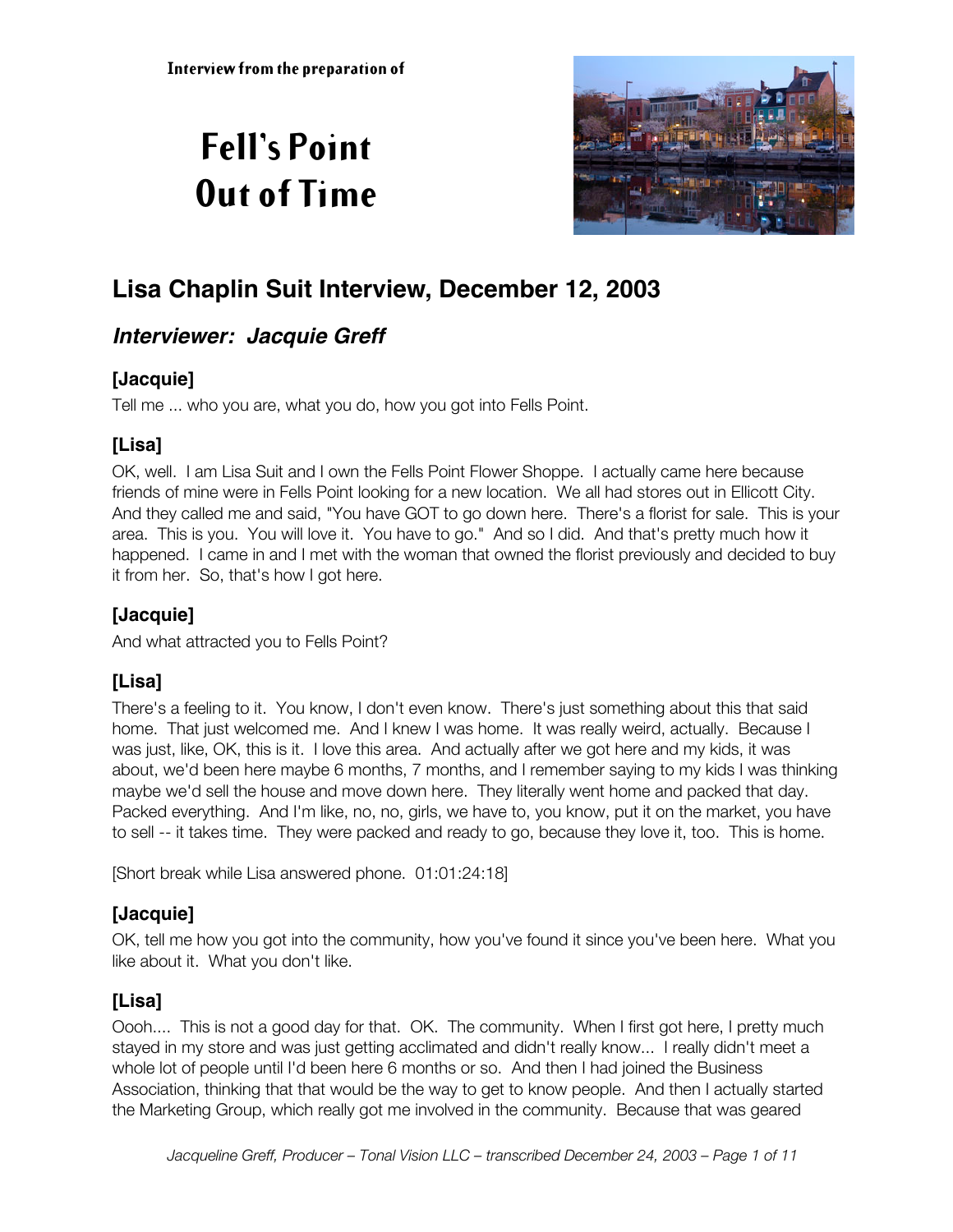towards more the retailer, to do advertising and marketing. Because I found that the Business Association really wasn't concentrating on that. They were more on the development that was going on around us and other issues. Food and Beverage had their own association to do their marketing. And the retailers basically were just doing their own thing. Everybody being small business and being pretty much individually run, there wasn't a lot of income, so there wasn't a lot of money for advertising. So, I though well, if you combine efforts and everybody pitches in, \$50 or \$100, that would get us a big ad that would cover all of us. So that's how that really started. It was really set up, not really as an organization, but as a networking group. Let's just get together and throw it up against the wall and see what sticks. And whatever works.... I might have an idea that really doesn't quite work for me, but it might work for you. And you might have an idea that doesn't really work for you, but might work for me. So, it just becomes a way to work together. That's really how I started and what I wanted from it. And it started growing, and we started doing some different promotions and different events. And that's been going on for about 3 years now, that I've done that. And it became a committee of the Business Association to kind of bring ;even more camaraderie to the community. And so that's really how I got out there. So I'm, you know, pounding the pavement talking to everybody. Always. [Laughs.] Just trying to keep everybody up on what's happening. I totally believe in everybody working together and helping one another.

[01:04:03:04]

#### **[Jacquie]**

What's it like doing business in Fells Point? Compared to maybe other areas where you've been, or whatever. As a small business person in Fells Point, what's it like?

#### **[Lisa]**

 Slow right now. [Laughs.] Which I think everybody would tell you. And that I think is nationwide. The one thing that I find kind of interesting is that I don't see the community supporting the businesses. And in my business, it's probably different than in a lot of the others, being a service. I have gifts and I have the storefront, but basically as a florist, it's people calling me. So I do probably more local business than a lot of people, but a major complaint that a lot of the businesses here have is that the people that live here don't shop here.

## **[Jacquie]**

Do you have any idea why or any thoughts?

## **[Lisa]**

I don't know why, really. I'm not sure if it's that they don't want to mess with the tourist, because we are a tourist destination, and that's a good thing for the businesses, but a lot of times people don't want to mess with all these other people in their home, you know. It's kind of territorial I guess. I don't really know, though, but I find it very interesting that they don't. Because we have everything here. The only thing we don't have is a drug store. Need a drug store. But other than that, there really is everything here that you need. And so I don't understand why people don't do more local shopping.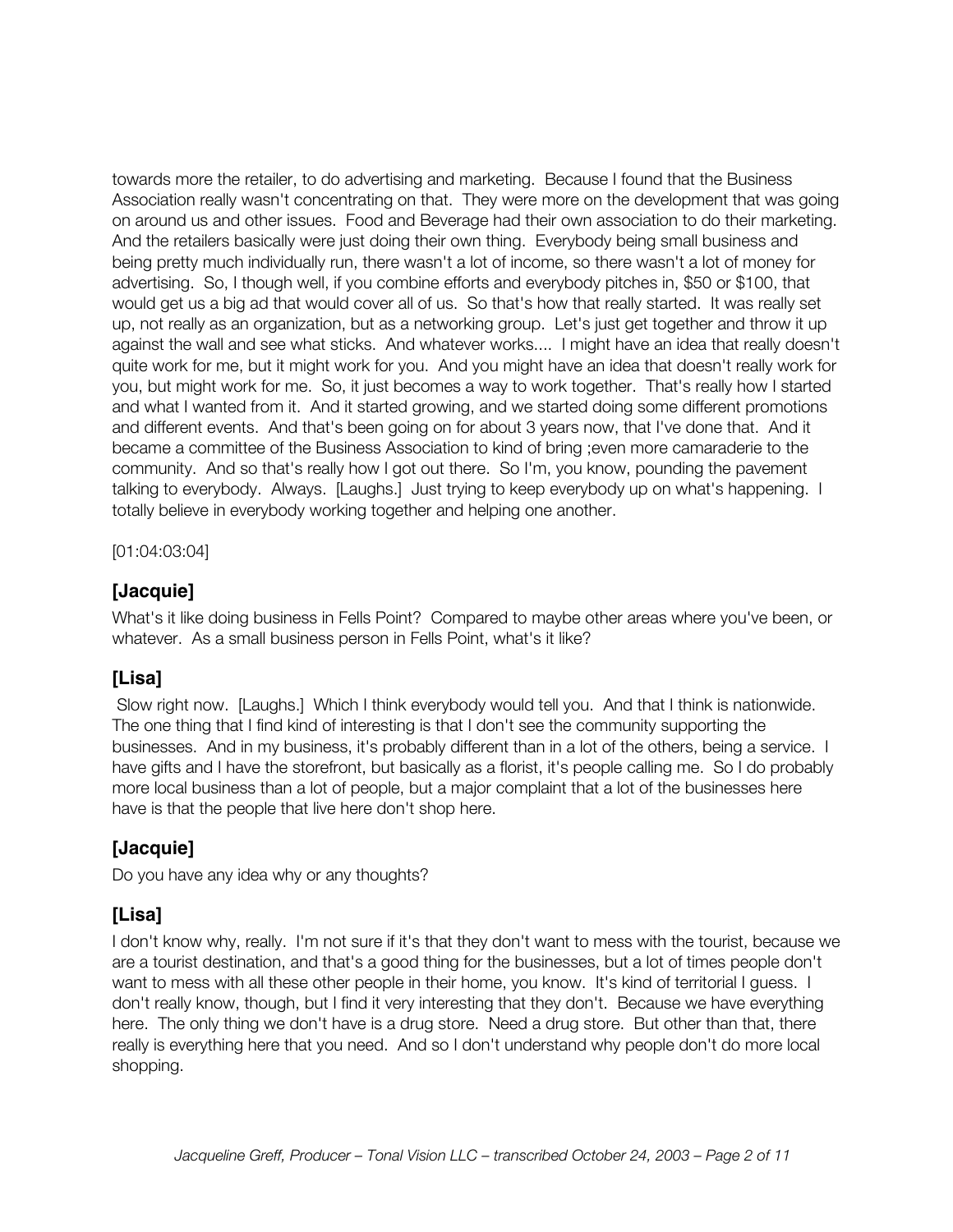And actually, we're working on that. One of the Board Members actually for the Association went to the Homeowners meeting and talked to them about maybe doing a Local's Card, which I think is an awesome idea. Just because then, if you have your Local's Card, you get some kind of preferential treatment. And that would be up to each individual business. Some may do some kind of percentage off. Some will do gift wrapping. Some will do a special promotion that they have in store that they will extend to them. I could give out a rose to everybody that comes in. So it will be up to the individual what they do. But I think it's a way to bring those warm fuzzies in. Because I know for me, I'd much rather go into a place that recognizes me as someone who lives there and shops there and can say, even if they don't remember my name, they're going to remember probably the crazy hair or something and say "Oh hey, how are....". They recognize, they know me. And I think everybody feels that way. So if you have that little Local's Card and people come in and they show, "Hey, I'm a local" and then when you see them, when you pass them on the street you can say hi, because you're going to recognize that they're someone that lives here. And then they're going to want to come into your store because you get that kind of a friendly thing going with them. And that's the way I think it should be.

#### **[Jacquie]**

What is Fells Point to you, what is the geography?

#### **[Lisa]**

[Laughs.] That's a big question for a lot of people, isn't it? I actually think of Fells Point as ... I actually go from where Boston ... to me, that's still Fells Point. That's kind of the cut-off. I know the "correct" demographics are ... I think most people consider Wolf... I consider Washington Street still part of it. But I really think of Fells Point as being from Boston where you come in on Aliceanna and then which goes up to Chester, but that area west to basically Central, in my mind. That's all Fells Point.

#### **[Jacquie]**

And how far north?

#### **[Lisa]**

I would say to Washington Hill, which is what? Fayette? No, Lombard.

#### **[Jacquie]**

So Spanish town is part of Fells Point?

#### **[Lisa]**

I think so. I think it's all ... yea ... it's all Fells Point. I know it's considered "Upper" Fells Point and I guess now it's called Spanish Town. I don't understand why there are all these different titles. Fells Point is Fells Point. Canton is Canton.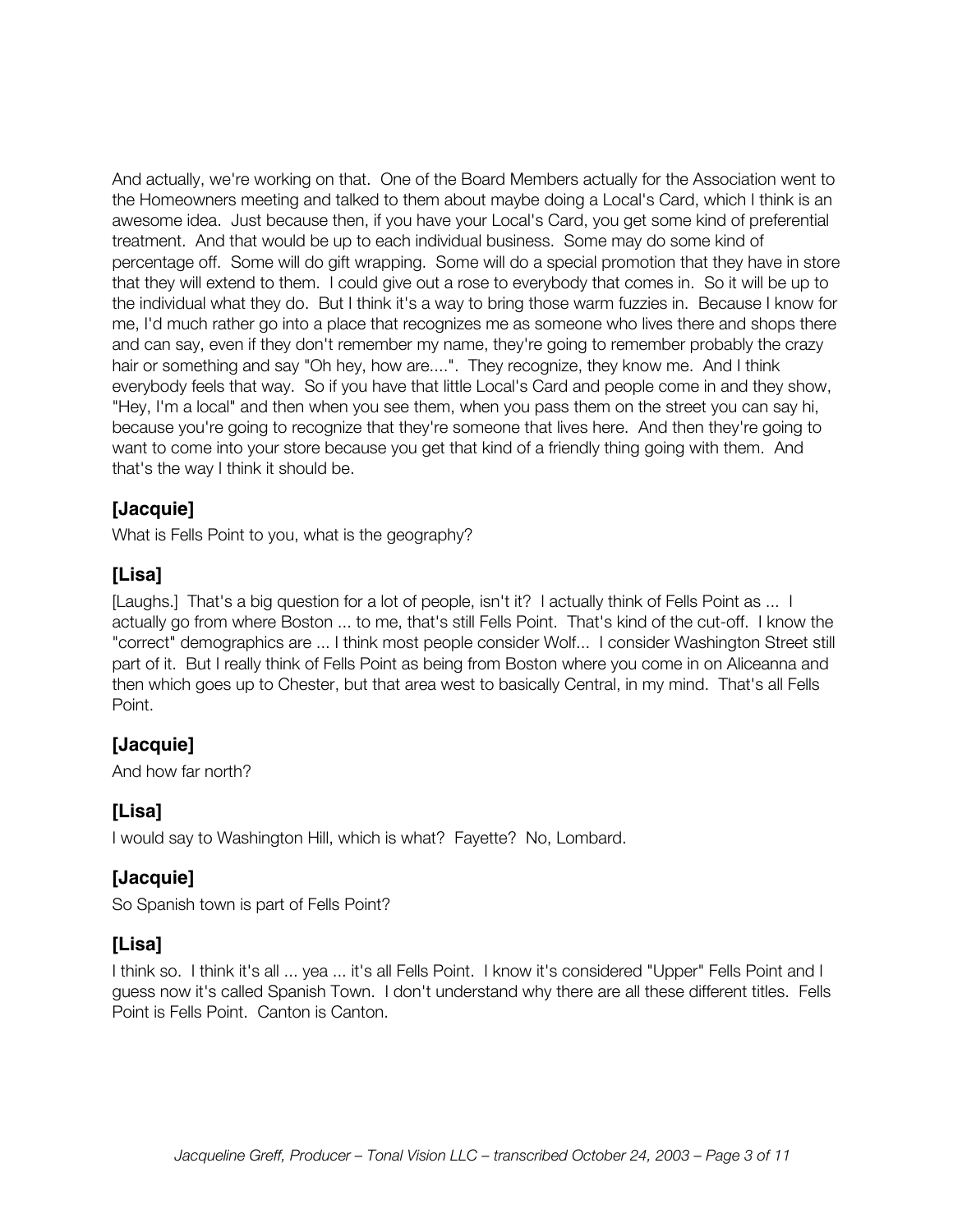## **[Jacquie]**

I've talked to some people who say Spanish Town and others Upper Fells Point. In the city web site, it's still Upper Fells Point. And the historic district... Do you see those as being really different places? Or is there enough similarity that you kind of....

[Break to adjust microphone and answer phone.]

#### **[Jacquie]**

And what is Fells Point? Some people think of Fells Point as just the historic district. And I've had some homeowners say, "Yeah, but they always seem to have a different agenda, and I really don't consider them Fells Point." Talk a little bit about ... is there a different energy in different parts of Fells Point?

## **[Lisa]**

It's all East Baltimore to me. [Laughs.] Which still just blows my mind that homes are selling for \$800,000 in East Baltimore, but that's ... Because I remember the East Baltimore of 20 years ago when....

#### **[Jacquie]**

What is East Baltimore? Some of the people that watch this are never....

## **[Lisa]**

Oh they probably won't even know what East Baltimore is. East Baltimore, it was just kind of the other side of ... I guess if you go on the other side of the tracks kind of thing. But 20 years ago this was definitely the lower income and houses were nothing. They were \$5,000 for a house that now is selling for probably \$150,000 to \$200,000. Which is just mind boggling to me.

You know, I don't know, as far as the boundaries go.

[Brief break to adjust mic.]

This is one of my floppy old shirts from last year when I had the broken or fractured shoulder and I couldn't get half my clothes on.

Boundary-wise, I guess when you really think about it... I think of Fells Point as more than just the Historic District. You're right. Most people say Thames (Tems anywhere else in the world) but Thames, which runs along the water and Broadway up like a block, maybe 2 blocks, is what people consider Fells Point. But there is a lot more to it. I'm here on Fleet Street and I consider myself still in Fells Point [sound of truck going by], because I'm bordering on Washington. But this to me is Fells Point. I guess Fells Point proper would have to be to about Eastern, if you want to consider the business district of it, I guess, would go up to about Eastern and then still go over to Washington.

## **[Jacquie]**

Can you describe it? How does it change? What is it like?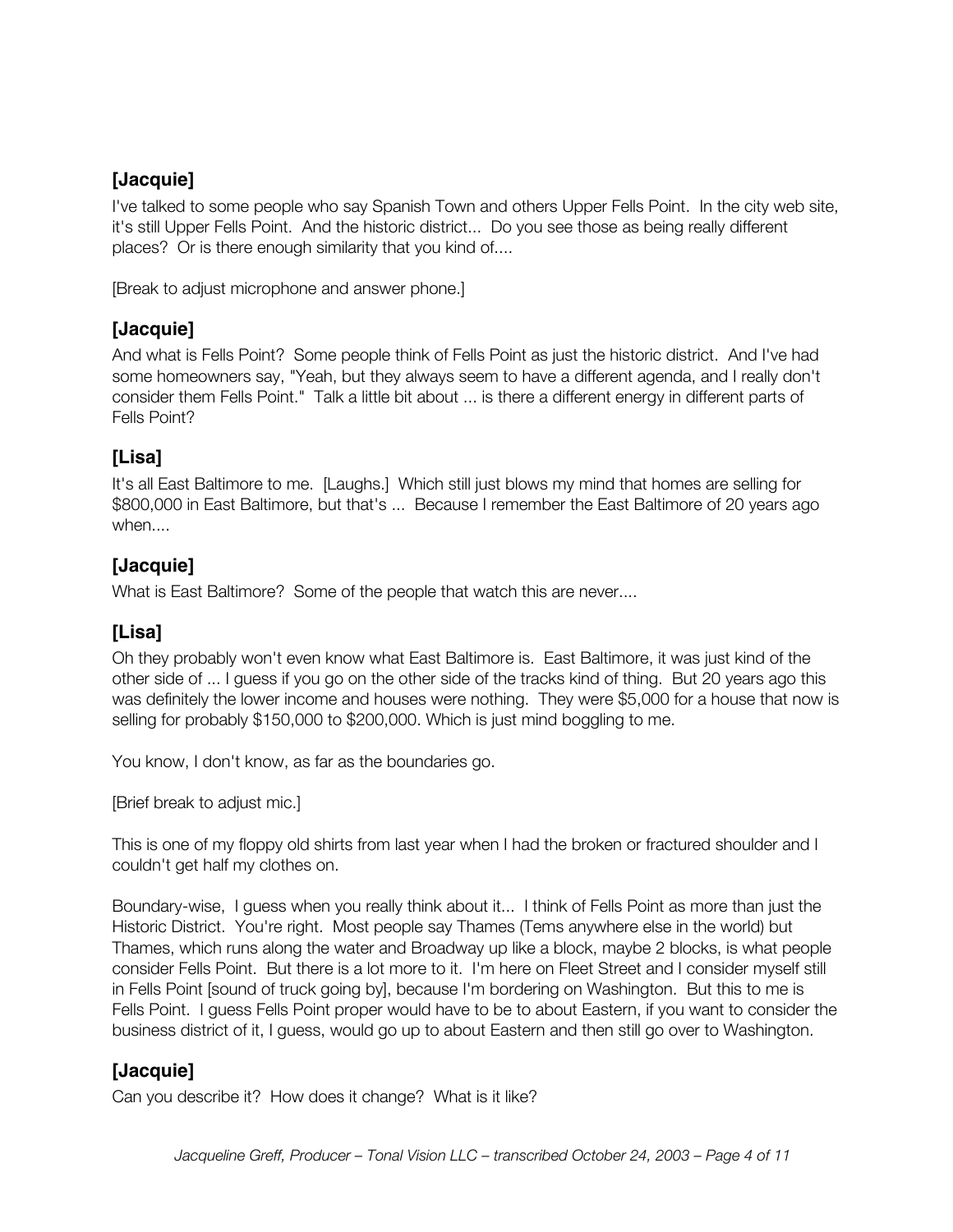## **[Lisa]**

Well, there are definitely more businesses that are tourist-based farther down, along the water, and in that first... I would say they are more tourist-based than the businesses as you go farther up. Because then you get into your jewelry stores, the antique stores, more flower shops, but more of a general business that is not necessarily depending on the tourist to keep them supported.

#### **[Jacquie]**

Does that still have the same Fells Point charm and draw to you, or was there certain parts of Fells Point that you are more drawn to? You talked about your reaction about having come here in the first place...

#### **[Lisa]**

I think it's the overall feel. Yeah.

[01:12:28:20]

Because I started out actually in the 700 block of Broadway which would be part of the Historic District, part of the tourist area. And I've traveled a bit in the last year... [Laughs.] with all my different locations...

## **[Jacquie]**

What happened with your locations?

## **[Lisa]**

My first move, I moved to the 600 block of Broadway because it was a larger space and it had a back yard so I could do more garden kind of things in the summer. I could do the Christmas trees right there in the same location. Because I tried that outside...

[Break while someone came in.]

So we were on the move, the floating florist for a while... So I moved to the 600 block because it was bigger and had the back yard so I could do the trees and garden things. And I'd been there for.... I guess I was there for about 8 months, give or take. And in that time ... I moved there in April. In May was when I discovered the lumps under my arm, which turned out to be the recurrence of breast cancer. So I started chemotherapy and went through all that while I was in that new place. And the end of November, the owners of the building came to me and said that they had sold the building and that the new owners wanted to be in by the end of the next month. So I had to pack everything up and put it in storage ... actually one of my customers put it in his warehouse ... thinking that I would just find a new place within a couple of weeks and move into the new place, which didn't happen.

There was not too many places available where there was .... there was no where available where I could get the coolers in and the sinks -- being a florist it's a little bit different than just setting up a retail store because there's certain things that I need to have, and the building has to have doors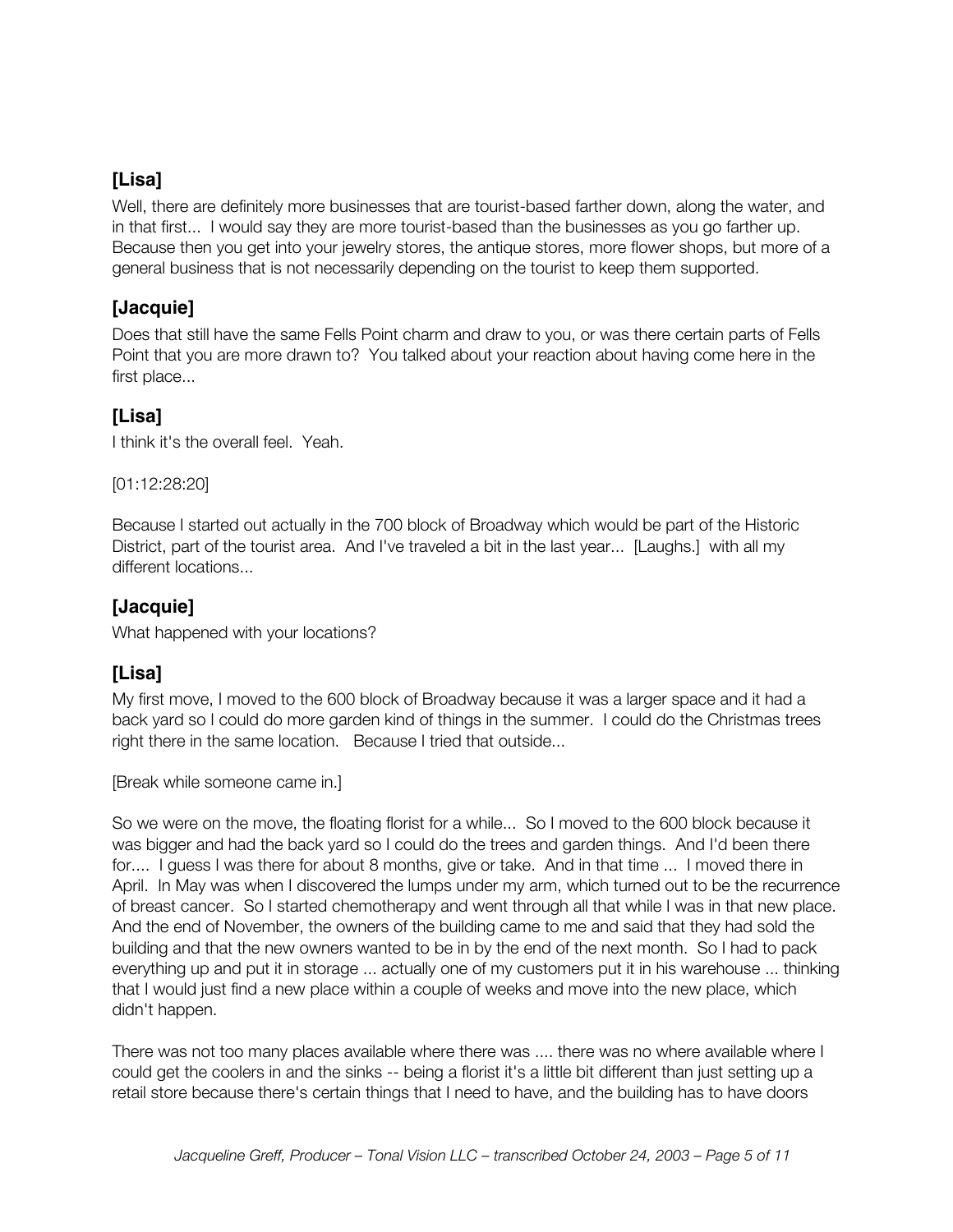that are big enough. And being in a historic area, the buildings are not always made for that. So, I floated. I worked out of my friends places for a while. I worked out of Su Casa, which is a furniture store. I worked out of Bohager's for Valentines Day because I needed a large area for cooler space. And they had walk-in coolers and a big kitchen that I could use. So I worked there for that holiday. And then I worked out of the back of a candle shop, Shades of Light, but I was in the back room and I couldn't get a cooler, I couldn't get anything in there, so that didn't work. I worked from home a lot during all that course of time.

And finally found this space a couple of months ago, in September or October, I found this. And finally got moved in. Because there was a movie that possibly wanted to film here and so I was going back and forth with the Maryland Film Office and the Production Manager and the whole bit. They loved the location but the street was way too busy to have to block off for three weeks. But that took some time to figure that all out. So, it's been a long time since I've been in my own little space. [Laughs.] But I'm very happy to be in my space now because I love this building. It's an awesome building. Love this place.

#### **[Jacquie]**

You sound like you got a fair amount of support from friends while you were moving around Fells Point.

#### **[Lisa]**

I actually, this community, and maybe that's the air that I feel about here or whatever it is about this place that made me say home is -- the people are awesome. I can't tell you how awesome the people have been to me with all that I've been through. During my moving stages, yes, they were there to offer me places to work out of, to pick things up -- if customers needed to pick something up, bring it here, they can pick it up here, that kind of thing. You can work out of this space.

#### [01:16:21:23]

When I was going through chemo, they totally supported me, worked in my store for me, fed me. Couldn't walk in anywhere where somebody didn't feed me. There was not a restaurant around that did not feed me. With me saying, "No, no, no ... I'm fine. I'm fine." No, no, no, you're not eating. You need this. Take this. Here. And they would all feed me. They put together a fundraiser for me.

#### **[Jacquie]**

Tell me about that.

## **[Lisa]**

It was an awesome, awesome party. We actually had about 200 people that came to this party that was held at Bohager's. I had 2 friends that were DJs that offered to play. Other friends that had a band played. 30 people shaved their heads for me. So that it was a head-shaving party for my birthday to raise money for my medical bills while I was going through the chemo. Yeah, it was amazing to see all these people... It was overwhelming. And I have pictures of all these guys with their shaved heads in my like pink and purple and hot blue and all those wigs that I wore. I have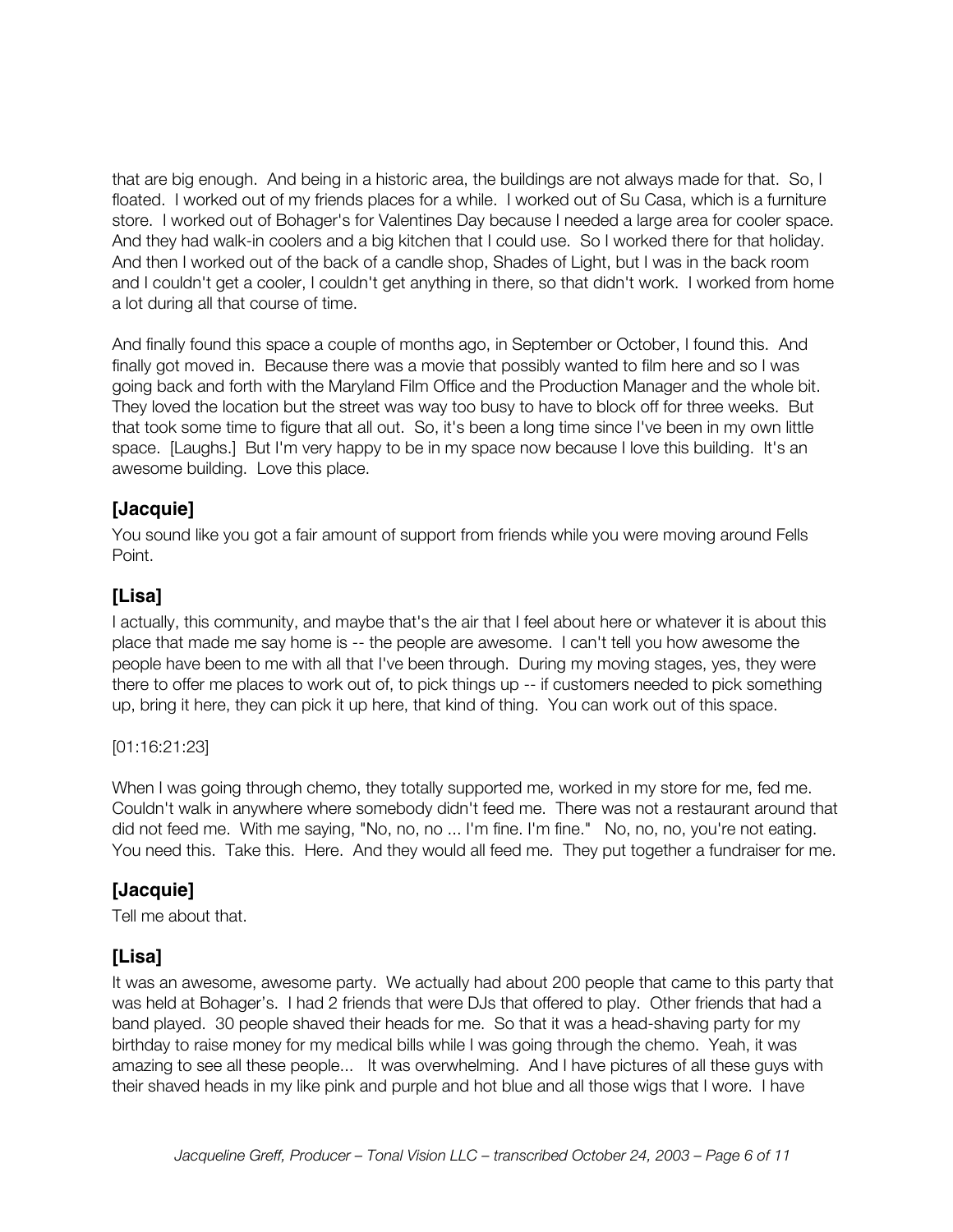pictures of all these guys with those wigs on. It was the most awesome thing anyone's ever done for me. It was overwhelming.

## **[Jacquie]**

I didn't go to it, but I remember seeing all the pictures on the stores....

## **[Lisa]**

And people to this day, when I say I own the flower shop .... they all know somebody that shaved their head for me or that went to the party. I had one woman say to me "Oh, my gosh, my roommate came to your party and she came home with this just wonderful feel ... she came home just talking about ... that was just the most wonderful feeling to a party that I've ever been to. It was the most uplifting, most amazing party I've ever been to. She still talks about it." So people still ... that was a year ago and people still talk about it. Because it was, it was the most amazing thing to be a part of. And that they did it for me, it's totally overwhelming for me. But everybody just had such a wonderful, wonderful time. And we still talk about it. We still laugh about it. People will still come by and [rubs hair] ... "is this still you, is that really you?" "It's me now." Because a year ago, there was nothing there but a lot of wigs. Different wigs. And I think that's what's so wonderful about this community.

[01:19:06:27]

When we had the flood, when Isabel came through, everybody helped one another. Kayaks came by and rescued people. I helped with a fundraiser for friends of mine that lost everything, that were in Thames One Apartments down here on the first floor was totally flooded. So there was a fundraiser held for that that I helped to put together.

I've done fundraisers for different things, and everybody always out to help. It's a family. We are like brothers and sisters. We fight like brothers and sisters sometimes. But, we are a family and we're there when we need to be.

#### **[Jacquie]**

Now without naming any names, you've mentioned some bar owners. And some of these bar owners are somewhat controversial in the community. Is the community somewhat divided on some issues and is everybody as supportive as you say? Or are there divisions?

## **[Lisa]**

There are definitely divisions. There will always be divisions. Even though we're all business owners or whatever, we all still have our own interests at heart, obviously. There are things that some business owners, be it bar, be it retail or whatever, that they are going to advertise and do things their way, which maybe other people don't agree with. That's kind of the way it almost has to be. That's America. That's what is so great about our country. As long as you're not breaking laws and hurting people, it's fine. There's always going to be division. I think some of that division probably is jealousy-based at times, because maybe Joe Blow is doing things the way you don't like, but he's successful. And so there's some jealousy, I think, that comes into play. Ego comes into play a lot of times with it, which maybe that's the jealousy thing, too. That's anywhere, though.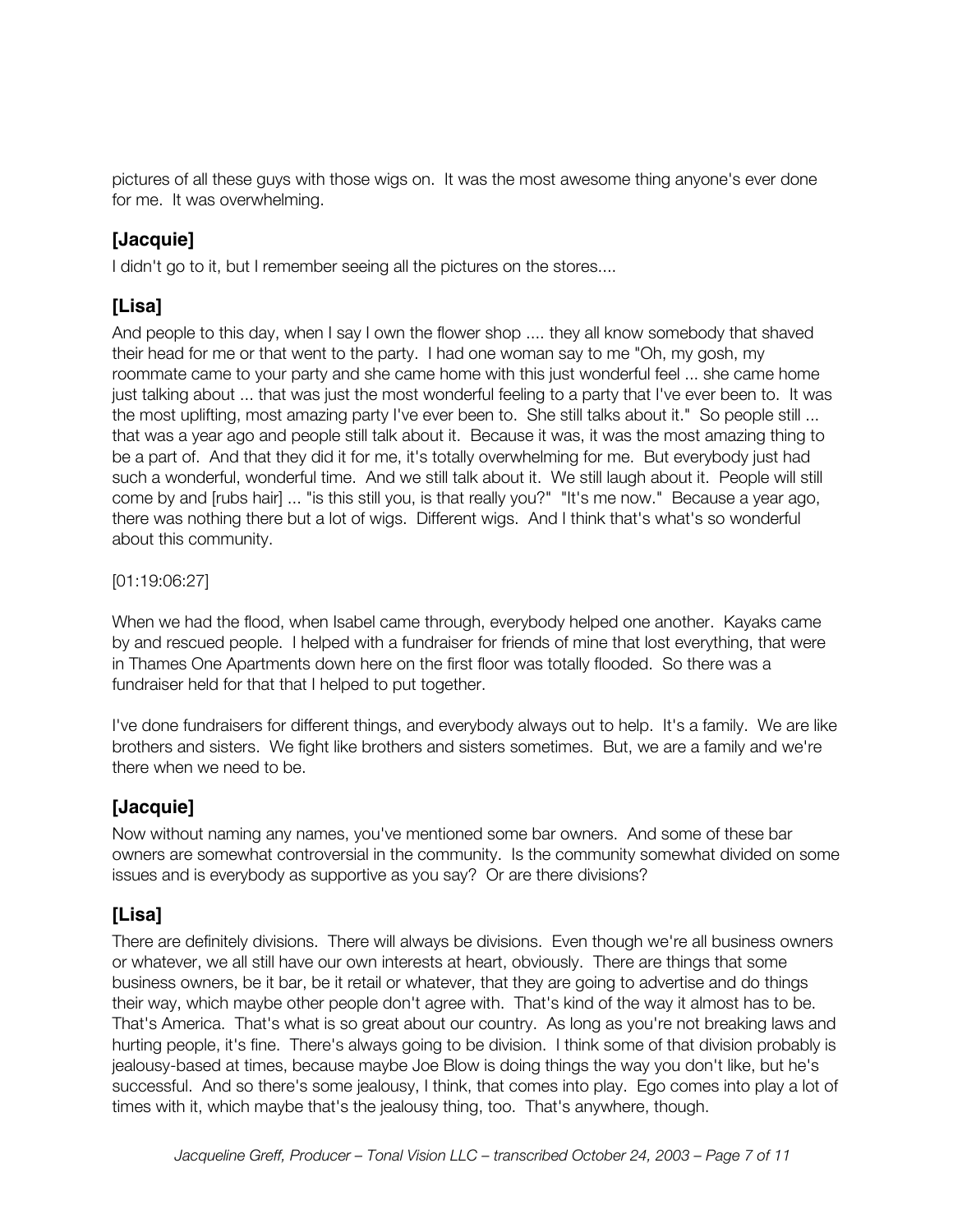[01:21:03:27]

#### **[Jacquie]**

If you had to describe the major community issues, just from a generic standpoint, not from yourself but as a member of the community, what are the big community issues these days?

#### **[Lisa]**

Cleanliness, as far as the streets and the overall cleanliness of the area. Parking is always an issue. It's the city. Parking is tough. We now have the parking garages, which definitely helps. That's always going to be an issue for people.

Panhandlers, that's a big issue, I think for everyone, whether you're a business owner, whether you're a resident, whether you own a home, whether you rent a home. Panhandlers - that affects everybody because they are, they're there. They definitely bother the tourist. They bother anybody visiting here. They bother us. Most of them know us, if you've been around for a while, pretty much, these guys, when they see me, they start and as soon as soon they recognize me, they go, "Oh, never mind." Because I just tell them I don't need to hear their story again -- 'cause they always have a story as to why they need money or whatever. And if I really believed that they needed help, I would help them. I've offered work to different ones -- they don't show up. Because I feel that if you truly need the money and want to work for it, then fine, I will pay you and I will help you. But if you're just going to stand on the corner and bum money so you can go drink or do drugs or whatever it is that you're doing with it, no. I'm not going to help you. So they have their stories. And if their stories change all the time, then I know that they're really looking for work or looking to better themselves.

But if I think that they're really trying to find work then yeah, I will help them, and I've offered them jobs. I had one kid, actually, when I was decorating the square for the holidays, and he was being yelled at by one of the people that worked there because he was skateboarding all around and just being kind of obnoxious. And so I asked him to leave. And I said, "Look, you're kind of bothering us. If you can just go skateboard at the park, just not right around where we are, I'd appreciate it." And he's like, "Well, I have the right to be here." And I said, "You do have the right to be here." And he's like: "Well, I'm just trying to make money." And I said, "How are you trying to make money? You're skateboarding." "Because people pay me to skateboard." And I said, "Who's paying you to skateboard? You have to explain that to me because I don't get that one." "Oh, yeah, if they see me out here skateboarding, they'll pay me." I said, "Are you really looking to make money? Is that what you want to do?" He's like: "Yeah". And I'm like: "Fine." And I gave him my card, and I said "You call me. Because I have work you can do. I just moved into a new location. I've got some clean-up." He said, "What do I have to do?" And I said, "I have clean-up. I have a garden in the back that needs some work done. It's labor that I need. But if you really are serious about working, then call me." He didn't call me. I still see him skateboarding in the square. And when he sees me, he goes the other way. Cause he's really not. So that's the kind of person that we really would prefer not be around bothering people. And he might be a perfectly nice kid, but he's out bumming money and using his skateboarding as an excuse. But, yeah, panhandling is a big issue around here.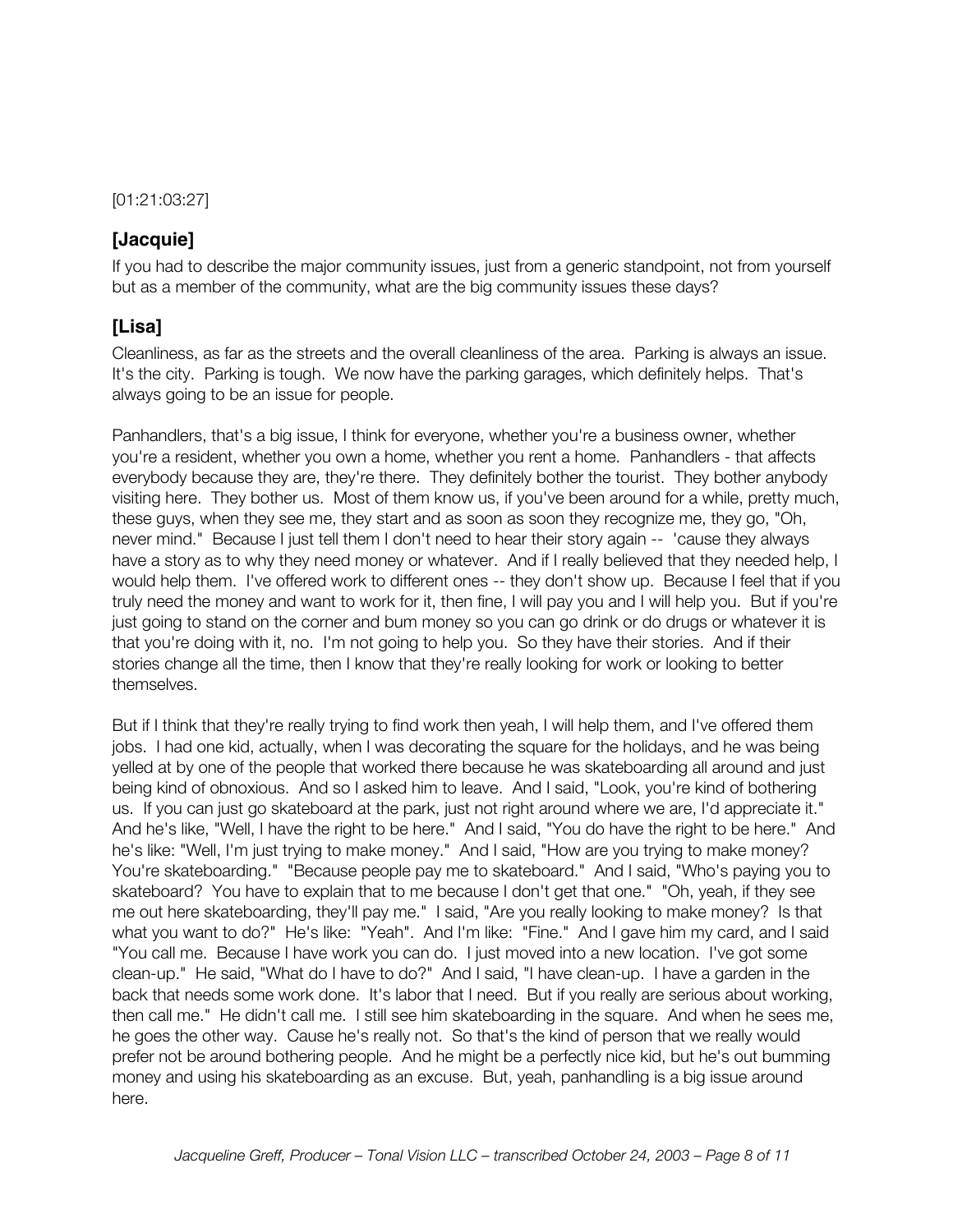[01:25:08:07]

That's probably, as far as community issues... I think the biggest business concern issue would be the lack of business that's down here right now.

#### **[Jacquie]**

What do you attribute that to?

#### **[Lisa]**

I don't know if it's the economy in general, if it's nationwide. I know everybody's off to a certain degree. But Fells Point seems to be not on anybody's map right now as a destination. We just don't have the people coming through here that we used to. Whether that's tourists, or whether it's locals, whatever, we just don't have the people coming in our stores. I was talking with one of the other business owners the other day, and she's like: "I have six people coming into my store in the course of the day. That's it."

#### **[Jacquie]**

Now the bars seem to do pretty well, though. Halloween was mobbed.

## **[Lisa]**

Halloween is always mobbed. That's kind of a tradition, I guess. Halloween is totally nuts down here. But I would say on any other given night, it's not happening.

I was out last night. And I was at Rodos and Mike said that he had the most people that night that he's had in probably two weeks. And he was not full. He had a decent crowd. He said he's been very slow. I looked in a couple of different places. Max's was not busy, and that's one that usually is. I don't think we do have the people we used to. I don't think the bars are doing as well as people think. Everybody thinks the bars always do well, because there's so many. Everybody: "Oh, the bars are fine. They don't need any help. They're fine." They're not fine. Power Plant Live has taken a lot from this area. Which is OK in one way in that they've taken a lot of the young kids that are trying to drink under-age, that we don't want here. So it's fine that they've kind of gone over there. The problem is, the other people don't know that those kids aren't here any more. So the general conception is, "Oh, Fells Point is just a bunch of kids down there drinking." The reality is, the people that are coming here now, I would say, you've got more of the 25 and over group that are coming, but in small amounts. We need to get more of those people here. And that same customer that is coming to the bar, is going to be my customer. That's going to be your customer. That's going to be the gift shop customer. That's going to be ... the toy store customer. We all really do have the same customer, in general. I think people tend to forget that. Because people think, oh, the night time is just the bar crowd. It's not.

#### [01:28:14:03]

There's a lot more to Fells Point than people realize. There are a lot of stores here. There are very neat little stores here that have things that you can't find everywhere else. Which is nice. That's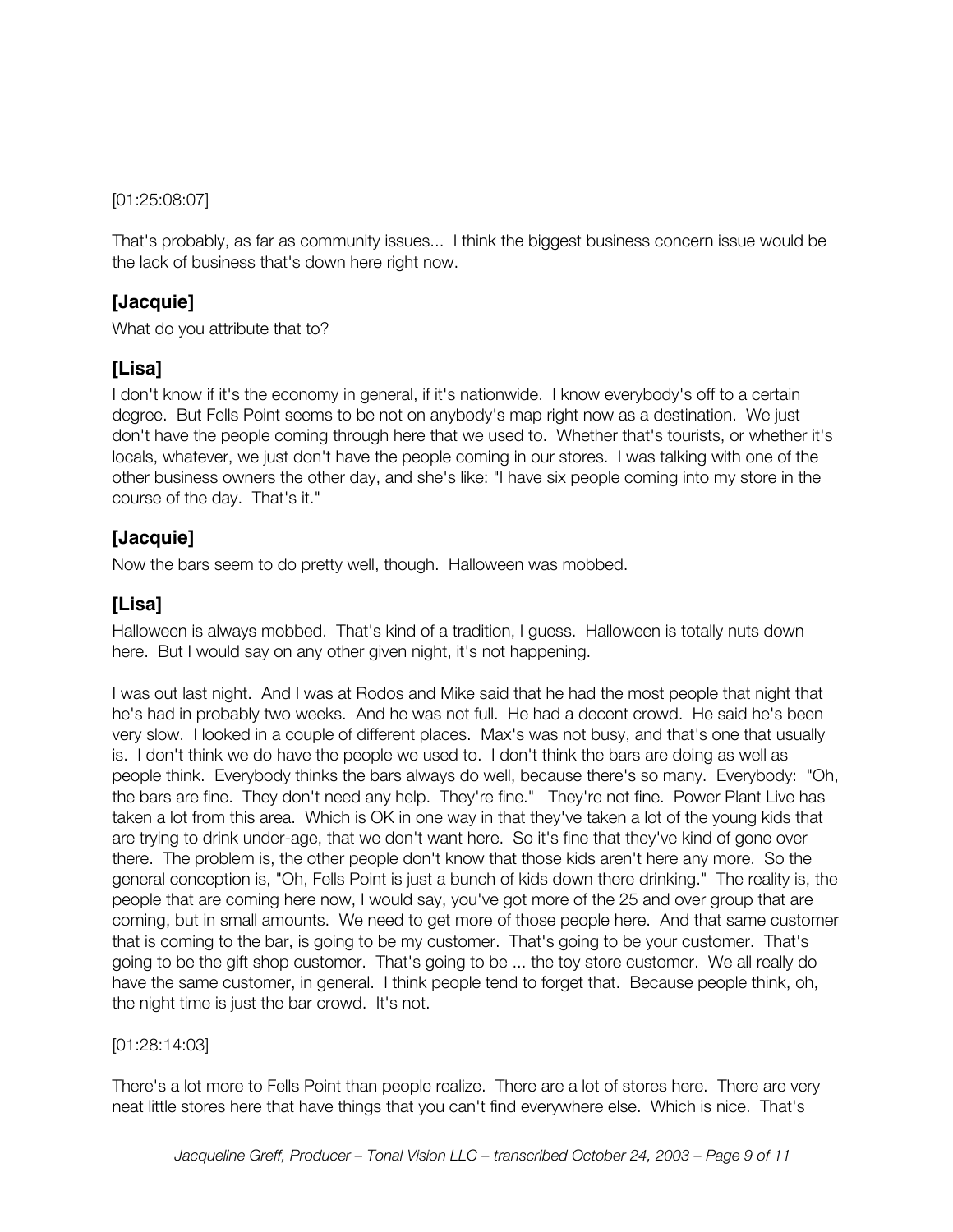what I think the charm of Fells Point is. It does have this eclectic little collection. You've got some shops that are totally funky. They are completely off the wall in their product. And then you also have the very conservative. It runs the gamut, which is nice. You can find things here that you're not going to find everywhere else. You're not going to find it at Target or Wal-Mart. Nothing against them, but we're not a chain. We don't have chain stores here. At all. There's not one.

## **[Jacquie]**

If you could stereotype the types of people you see around Fells Point, homeowners, visitors, store owners... Give me some stereotypes. Kind of describe the typical ... whatever.

## **[Lisa]**

Oooh.... Stereotypes. Well, there's actually a couple of typical ... You've definitely got your artsy type of person. Definitely have the artsy, creative people. And then we have the extreme opposite, too. We have the very conservative, button-down... Which is kind of funny. But it all blends. It all works, which is kind of a neat thing. I would say the overall feel, to me, of Fells Point is that it's definitely an eclectic, kind of funky, fun, almost Soho kind of feel to it. That's what I get. I get more of a European kind of feel to the whole area, which I like.

[01:30:15:02]

#### **[Jacquie]**

If you looked in a crystal ball, what do you see this place being like 10 or 20 years from now?

## **[Lisa]**

Oooh.... I wish I had that crystal ball! I see, of course, growth and development. It's going up everywhere. Hopefully, and I won't say this from the crystal ball, but hopefully what I see is that as the development goes on and envelopes us, we stay as the quaint community that we are that becomes kind of the place that people can escape to. Away from the chain stores and the tall buildings. Because we still have the historic buildings. We still have the cobblestone streets, or Belgian block I guess they're called, not cobblestones. I've been corrected on that one. Ours is a quaint ... It's got that old-world charm to it. So hopefully that becomes people's escape or sanctuary. It's a magical place. It really is. It's very magical. And I would love to see that stay, and not get devoured by the development that goes on around us. That it kind of becomes the safety spot for people to go to.

#### **[Jacquie]**

Do you see that happening? Or do you think there's a real chance that it won't get devoured? That the development will respect it somehow?

#### **[Lisa]**

I think that the development that goes around us, that' s going up, is gonna try to. Because that's a human nature kind of thing. That's corporate nature or whatever. It will kind of try to do this taking over. Because it's definitely coming from the East. It's coming from the West. It's definitely coming both ways. I think, historically, it does just kind of take over and it all grows this way [using hands].